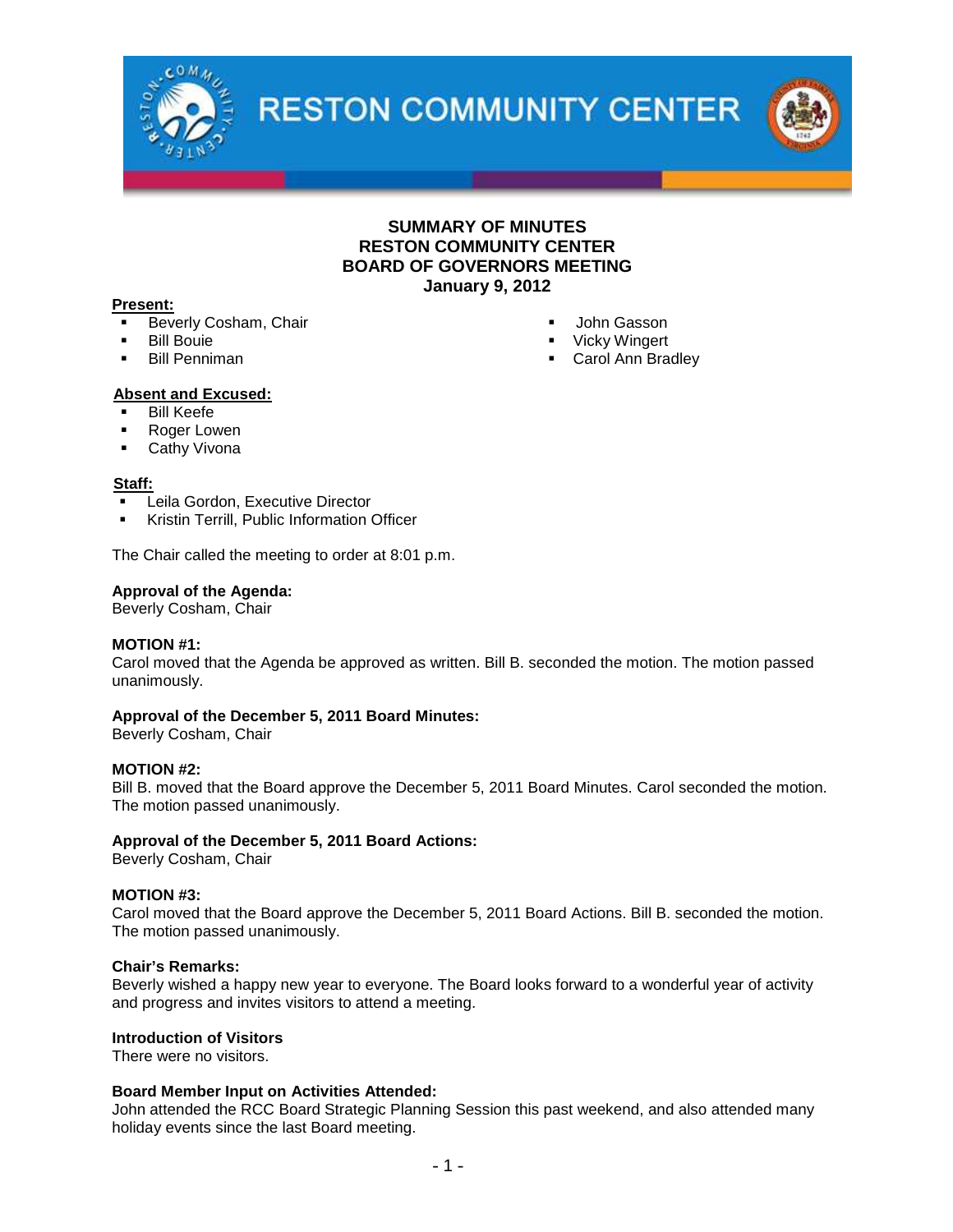### January 9, 2012 Board of Governors Meeting Minutes

Bill P. also participated in the Strategic Planning Session, started a new class in the woodshop and attended the new Friday woodshop session.

Bill B. participated in the Strategic Planning Session and attended many other meetings.

Vicky also attended the Strategic Planning Session and found it very informative and enjoyable.

Carol also attended the Strategic Planning Session. She also attended the Reston Interfaith homeless walk and noted the good participation in that event. She also attended the RCC holiday teambuilding event and the Hunters Woods Elementary School celebration of their Saturday School program at Southgate Community Center. This is Southgate's fourth year of partnership with George Mason University. Through this program, students and staff from GMU teach kids music, drama, math and science each Saturday, and the kids take two trips to GMU. The idea is to motivate and encourage them about going to college. At the celebration Carol attended, three previous students and one parent talked about their experience with the program. It is a great partnership with Southgate, Hunters Woods Elementary School, and GMU.

Beverly also attended the Strategic Planning Session and the RCC holiday teambuilding. She also sang in a Christmas concert with the McLean Symphony and attended many other meetings.

### **Long Range Planning Committee Report**

See attached report.

Bill B. mentioned a possibility for RCC to generate revenue from use of the potential turf field at South Lakes High School.

Carol asked what Bill B. meant about how RCC would generate income from use of the turf field and Bill explained that program fees could be generated from participants in classes or camps that could be held on the field. Leila explained that staff outlined a sample program to project the costs and income associated with offering a summer soccer camp program on the turf field that accompanied the materials the Board reviewed regarding turf field use policies.

Bill P. commented that participating in this opportunity is a great chance to utilize the existing fields but upgrade them and make them more accessible for more of the year for not just the South Lakes High School students but also for the community and RCC patrons.

John also expressed support for this initiative.

Beverly affirmed that the Board's discussions about this initiative were very thorough and community members should be assured that the opportunity for RCC to take part and contribute was thoroughly vetted.

### **Approval of the Committee Reports**

Beverly Cosham, Chair

### **MOTION #4**

John moved that the Board approve the January 6 and 7, 2012 Long Range Planning Committee Report. Carol seconded the motion. The motion passed unanimously.

### **Executive Director's Report:**

See attached report.

Leila called attention to the upcoming West Glade Corridor community meeting planned for January 25 at 7:00 p.m. at Southgate community Center. RCC will support this effort and community members are encouraged to attend.

### **Old Business:**

Bill B. requested that RCC contribute \$100,000 to the turf field initiative, subject to the criteria identified by the Board and described in the Long Range Planning Committee report.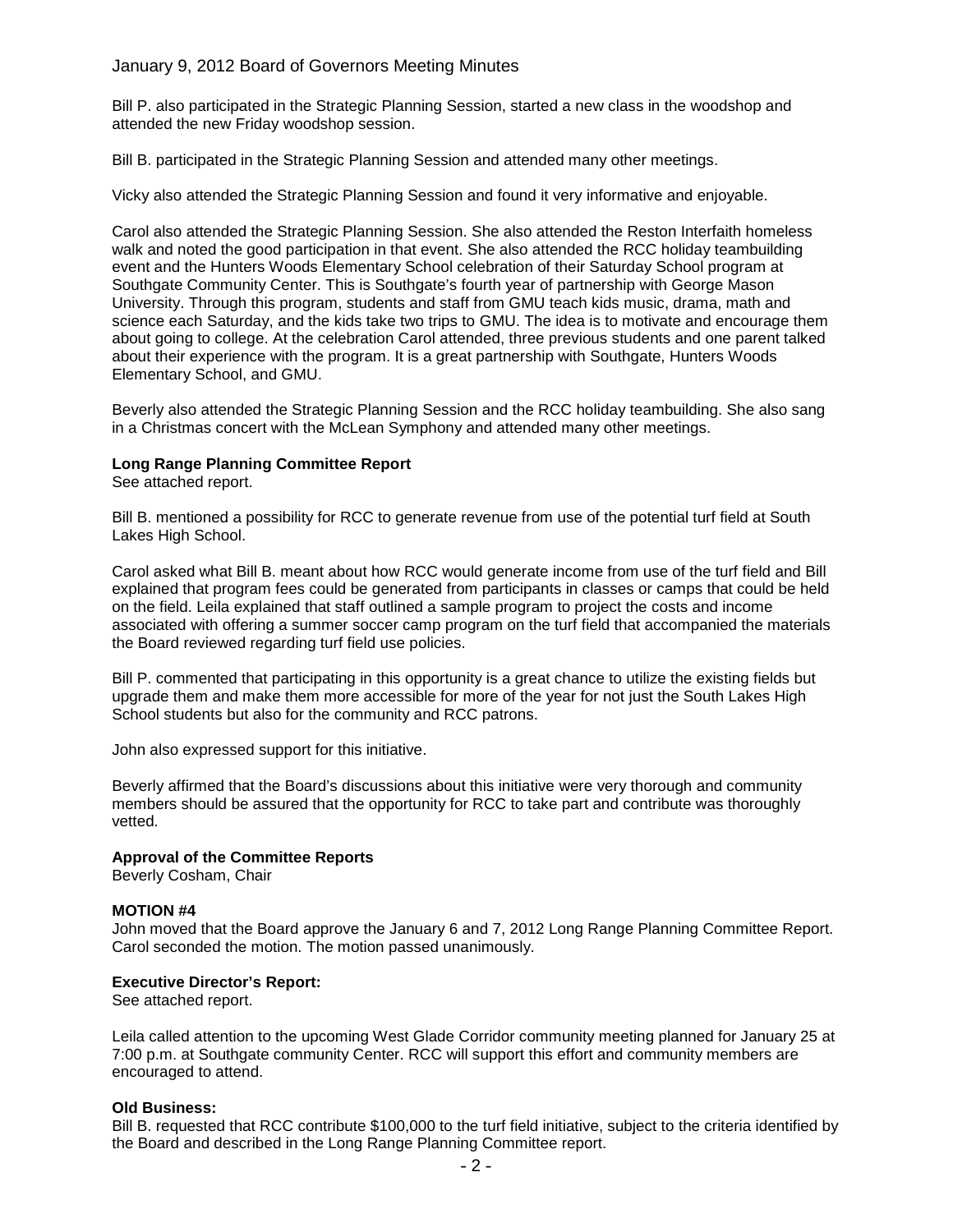### **MOTION #5**

Carol moved that RCC provide a contribution amount of \$100,000 to the South Lakes High School Synthetic Turf Field Development Project consistent with our mission and the criteria identified by the Board of Governors' Long Range Planning Committee. This contribution will be provided from operating funds in the FY13 Budget via adjustments to that budget that will be identified in RCC's third quarter submission. Bill P. seconded the motion. The motion passed unanimously.

### **New Business:**

Everyone was reminded of the West Glade Corridor Community meeting at Southgate Community Center on January 25; and of the annual Community Relations and Program/Policy Committee meeting on February 13 at 6:30 p.m. at RCC Hunters Woods; and of the upcoming Reston Dr. Martin Luther King, Jr. celebration events occurring January 14 – 16.

### **MOTION #6:**

Bill P. moved that the meeting be adjourned. Bill B. seconded the motion. The motion passed unanimously.

The Chair adjourned the meeting at 8:28 p.m.

Wille  $\overline{\phantom{a}}$  , where  $\overline{\phantom{a}}$  , where  $\overline{\phantom{a}}$  ,  $\overline{\phantom{a}}$  ,  $\overline{\phantom{a}}$  ,  $\overline{\phantom{a}}$  ,  $\overline{\phantom{a}}$  ,  $\overline{\phantom{a}}$  ,  $\overline{\phantom{a}}$  ,  $\overline{\phantom{a}}$  ,  $\overline{\phantom{a}}$  ,  $\overline{\phantom{a}}$  ,  $\overline{\phantom{a}}$  ,  $\overline{\phantom{a}}$  ,  $\overline{\phantom{a}}$  ,

William Penniman, Board Secretary

\_January 11, 2012\_\_\_\_\_\_\_\_\_\_\_\_\_ Date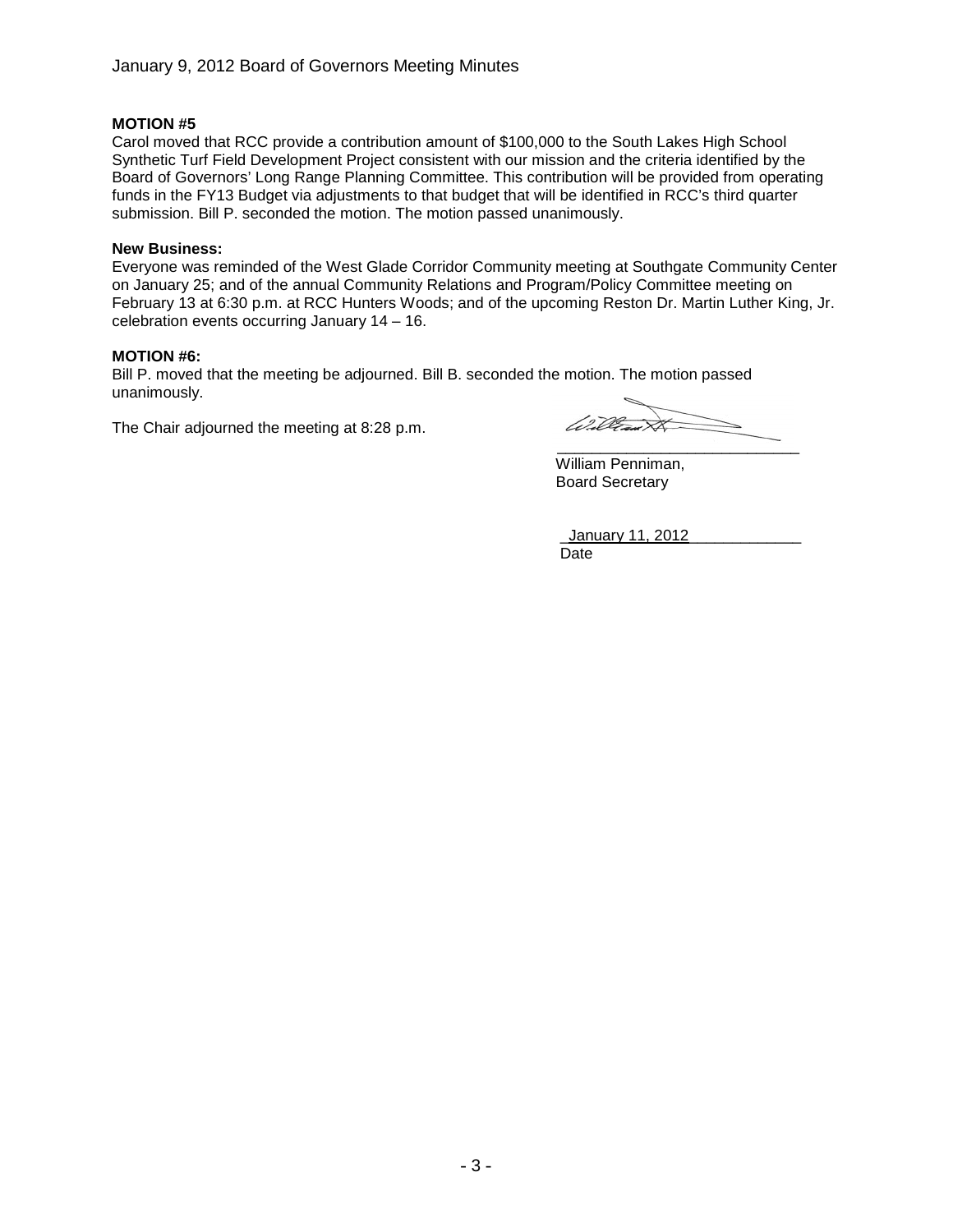**BOARD ACTIONS TAKEN AT BOARD OF GOVERNORS MEETING ON JANUARY 9 2012**

- **12-0109-1 Bd That the Board approve the agenda.**
- **12-0109-2 Bd That the Board approve the December 5, 2011 Board minutes.**
- **12-0109-3 Bd That the Board approve the December 5, 2011 Board actions.**
- **12-0109-4 Bd That the Board approve the January 6 and 7, 2012 Long Range Planning Committee Report.**
- **12-0109-5 Bd That RCC provide a contribution of \$100,000 to the South Lakes High School Synthetic Turf Field Development Project consistent with our mission and the criteria identified by the Board of Governors' Long Range Planning Committee. This contribution will be provided from operating funds in the FY13 Budget via adjustments to that budget that will be identified in RCC's third quarter submission.**
- **12-0109-6 Bd That the meeting be adjourned.**

William \_\_\_\_\_\_\_\_\_\_\_\_\_\_\_\_\_\_\_\_\_\_\_\_\_\_\_\_

William Penniman, Board Secretary

January 11, 2012 Date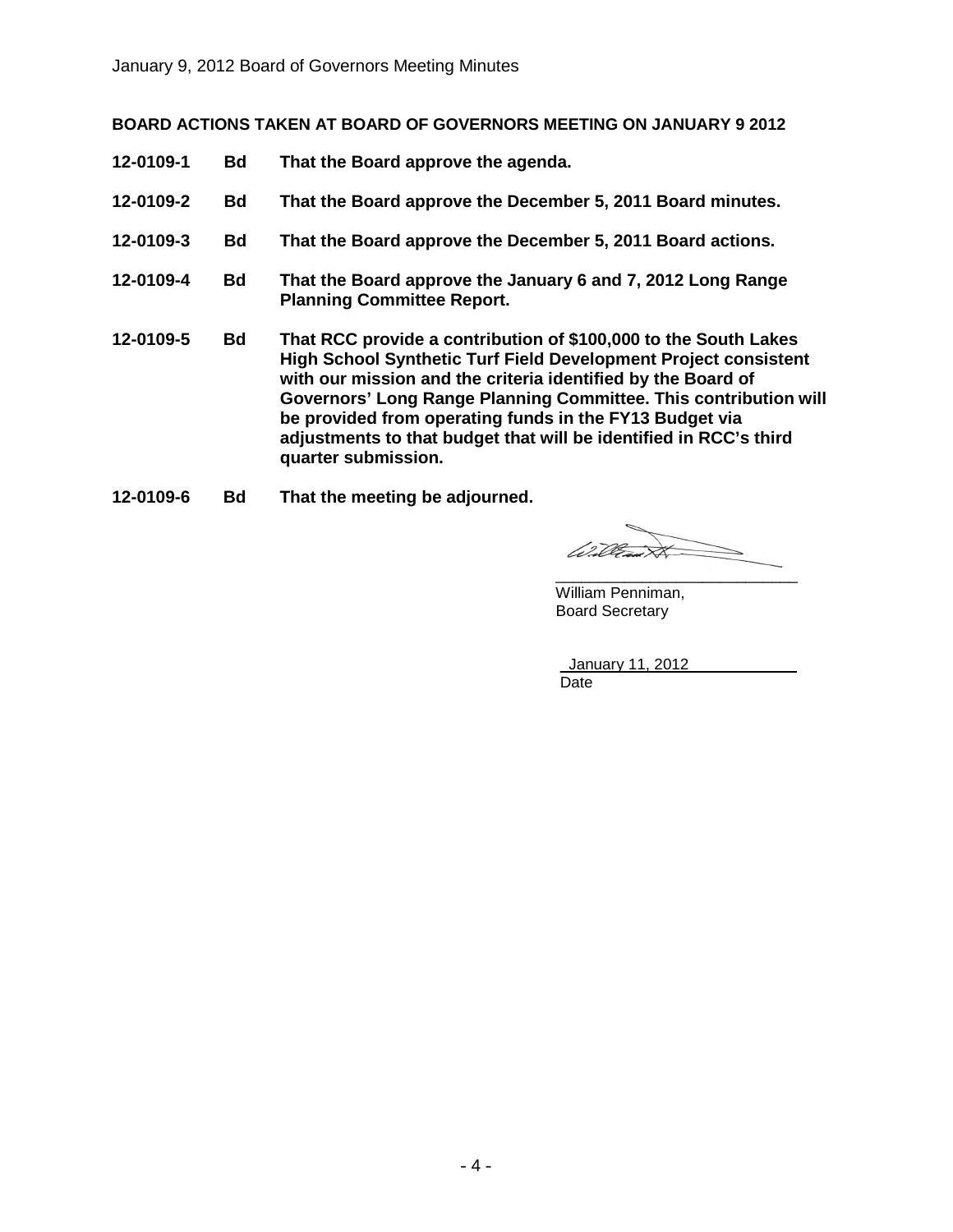



## **Friday, January 6, 2012**

### **Present:**

- Carol Ann Bradley **Beverly Cosham**
- Bill Bouie **International Wasser** John Gasson
- Vicky Wingert **Bill Keefe**
- **Cathy Vivona**

## **Absent and Excused:**

- Bill Penniman
- Roger Lowen

## **Staff:**

- **-** Leila Gordon, Executive Director
- Thomas Ward, Deputy Director
- **BeBe Nguyen, Media Director**
- **Pam Leary, Customer Service Manager**
- **Kristin Terrill, Public Information Officer**

# **Facilitator:**

**Karen Cleveland** 

The meeting was called to order at 7:48 p.m.

## **Online Registration**

Staff presented the Board members with rationale and process issues related to pursuing online registration for Reston-qualified patrons through the new RCC website. Staff will continue to develop this with consideration given to objectives of making the process comprehensive for all patrons, which may involve phases to adjust registration processes for Aquatics class placements; assuring that all the best technical solutions to providing high-quality service are explored; and that program accessibility regardless of ability to pay is preserved.

## **Website Development**

The group explored the attributes of various websites and their functions to provide direction to the staff on how to achieve our goals of making the RCC website more dynamic, useful and attractive. Overall guidance points included that "dropdown" menus that are quick and simple to use and observable by "hovering" are preferred, a design that is easy on the eyes is most appealing; and that in terms of utilization, minimizing the number of clicks needed to get to action items or information are important elements. The website needs to immediately reflect who we are and what we do.

The meeting was adjourned at 9:50 p.m.

- 1 -

- 
- 
-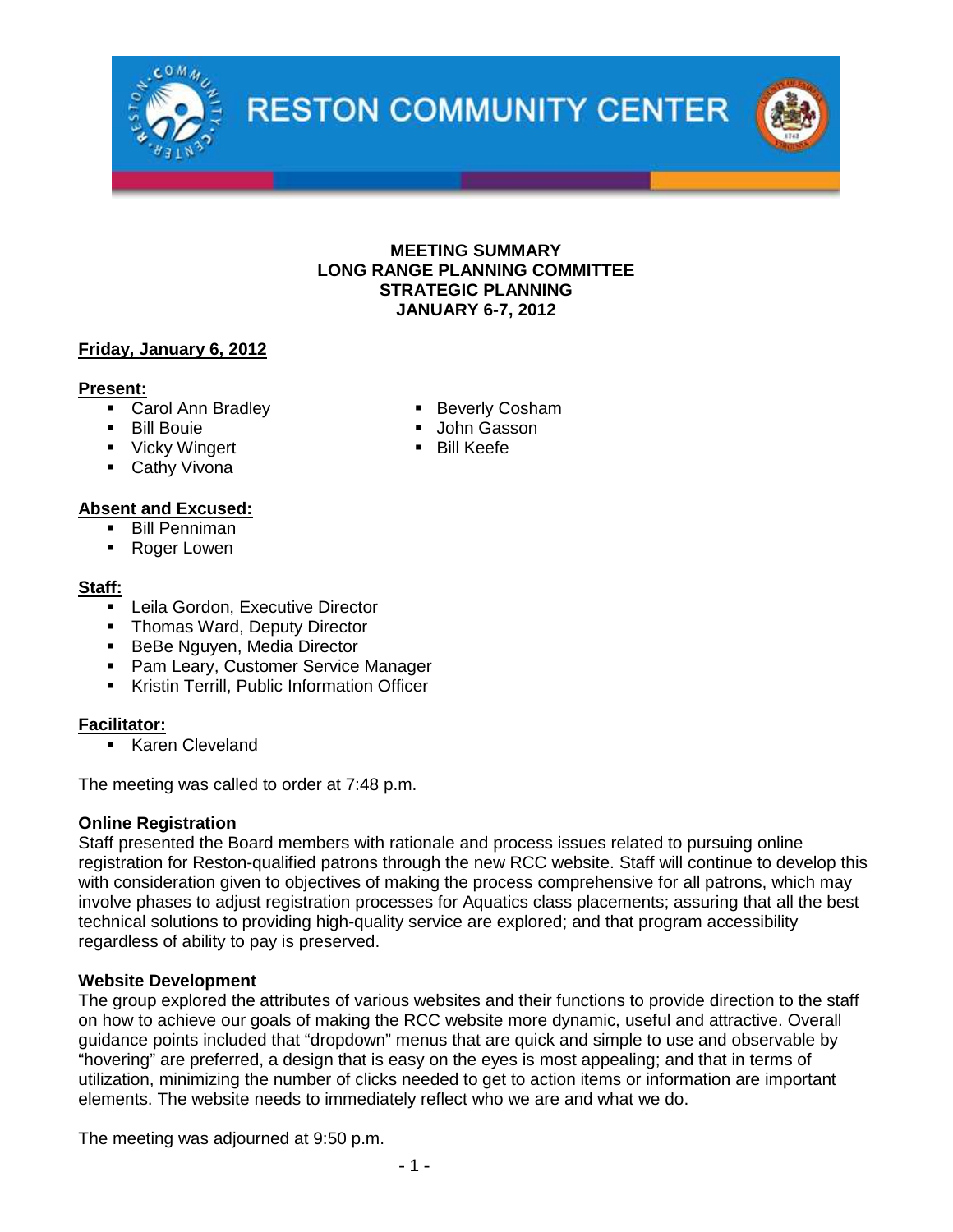# **Saturday, January 7, 2012**

## **Present:**

- Carol Ann Bradley **Beverly Cosham**
- 
- **Bill Penniman**
- **Cathy Vivona Cathy Vivona Vicky Wingert**

# **Absent and Excused:**

■ Roger Lowen

# **Staff:**

- **EXECUTE:** Leila Gordon, Executive Director
- Thomas Ward, Deputy Director
- **BeBe Nguyen, Media Director**
- **Pam Leary, Customer Service Manager**
- **Kristin Terrill, Public Information Officer**
- Renata Wojcicki, Finance Director
- **EXECUTE:** Linda Ifert, Acting Arts and Events Director
- **Eileen Boone, Leisure and Learning Director**
- **Joe Leary, Aquatics Director**
- **Harun Rashid, Information Technology Manager**
- **Brian Gannon, Facilities Manager**

# **Facilitator:**

Karen Cleveland

The meeting was called to order at 9:34 a.m.

The group reviewed RCC's vision, mission and values, and the agenda for the day.

# **Turf Field Support Request**

Discussion of the Board was focused on both the specific request for a funding contribution from RCC of \$100,000 to a community partnership to realize synthetic turf fields at South Lakes High School and the decision criteria and procedures to respond positively to the request.

The Board discussion of the decision-making criteria concluded that:

- Making such a contribution in concert with other community partners fulfills our mission and will result in a well-utilized and supported community asset.
- This request has arisen because South Lakes High School is pursuing a competitive grant to fund development of synthetic turf fields on their campus. This grant process presents a narrow window of time during which the school must demonstrate community commitments to provide the necessary funds. RCC is among several organizations being asked to provide evidence of a specific funding commitment amount should the effort be successful.
- In addressing this opportunity, RCC is relying upon SLHS to provide communication with their neighbors to assure they are informed about the opportunity. RCC is not conducting a public hearing because of the nature of its role in providing a one-time monetary contribution to the financial package for the project.
- There is an appropriate process available to us to transfer our funds to the Fairfax County Public Schools entity responsible for the overall contracting for delivery of the fields.
- The contribution made by RCC will not obligate RCC to ongoing maintenance and/or replacement of the synthetic turf fields.
- 
- **Bill Bouie Communist Communist Communist Communist Communist Communist Communist Communist Communist Communist Communist Communist Communist Communist Communist Communist Communist Communist Communist Communist Communist** 
	-
	-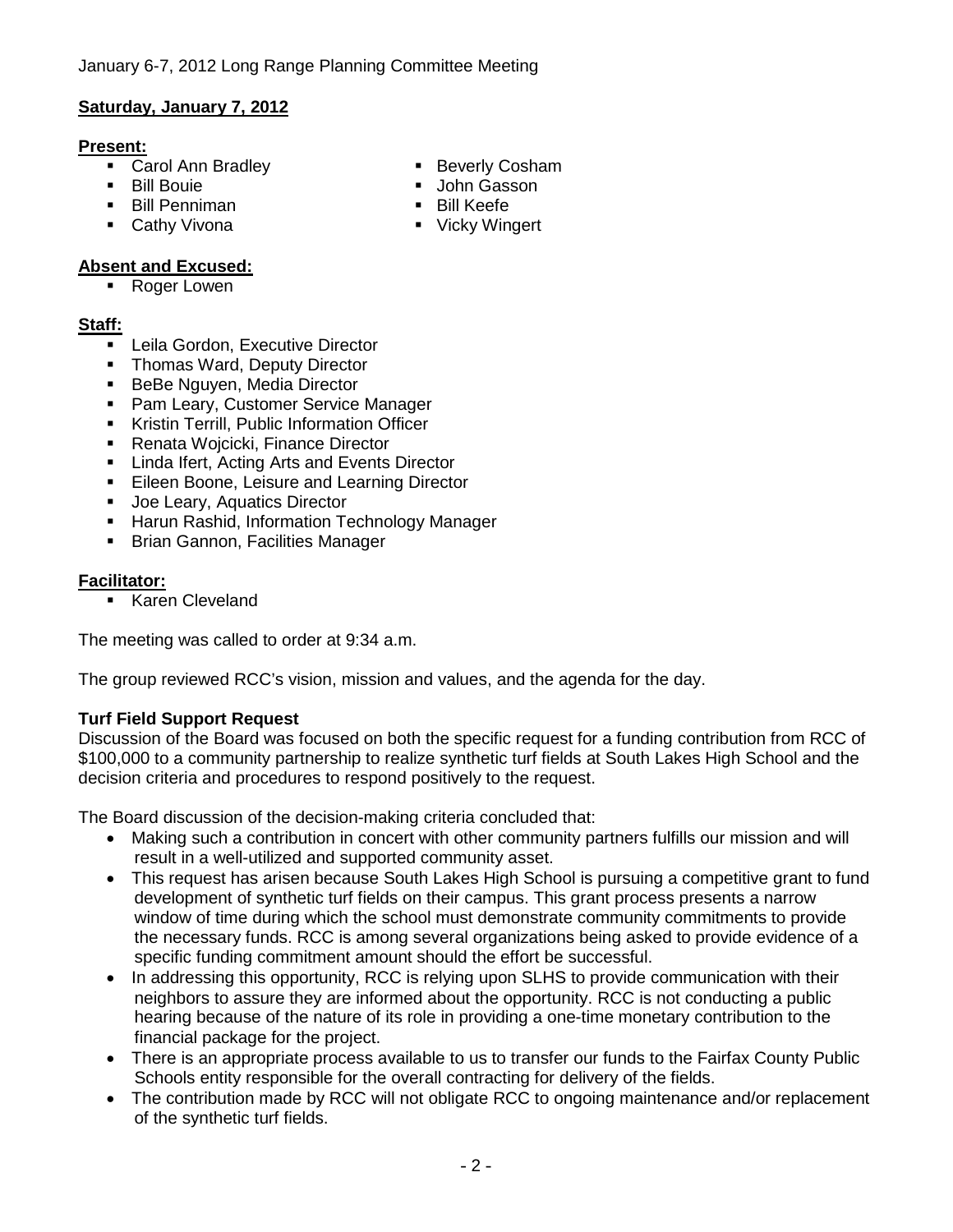January 6-7, 2012 Long Range Planning Committee Meeting

- RCC will be covered by Neighborhood and Community Services (NCS) policies to be assured of our pro-rata rights to schedule programs, activities and services on the community use field. These policies establish RCC's role and scheduling rights without respect to who may be the principal of the school at any given point in time.
- Funds for the contribution will come from savings in the RCC operating budget for FY13 and will not require a transfer from the Fund Balance.

# **Mind Mapping**

A decision-making and problem-solving technique called "Mind Mapping" was discussed and used as an exercise framework to arrive at different models of how RCC's Board and staff could consider issues such as the synthetic turf field opportunity and other major undertakings or decisions.

# **Reston Master Plan Task Force**

Bill Keefe and Bill Penniman discussed the issues surrounding the Reston Master Plan Special Study Task Force and how those impact RCC. The new plan language for Reston will reflect an approach to open space, recreation and cultural facilities' development and priorities that involves RCC, the Fairfax County Park Authority, and Reston Association.

# **RCC Strategic Plan: Capital Facility Priorities**

The Board and staff discussed the capital facility priorities in the Strategic Plan: an indoor 50-meter pool and a performing arts venue. Discussion revolved around the potential sites for realizing each, the types of partners each might attract, the need to involve other funding partners, and different timelines associated with various scenarios for achieving the two types of capital facilities. Further Long Range Planning Committee meetings and staff support activities will deal with these issues.

The meeting was adjourned at 2:53 p.m.